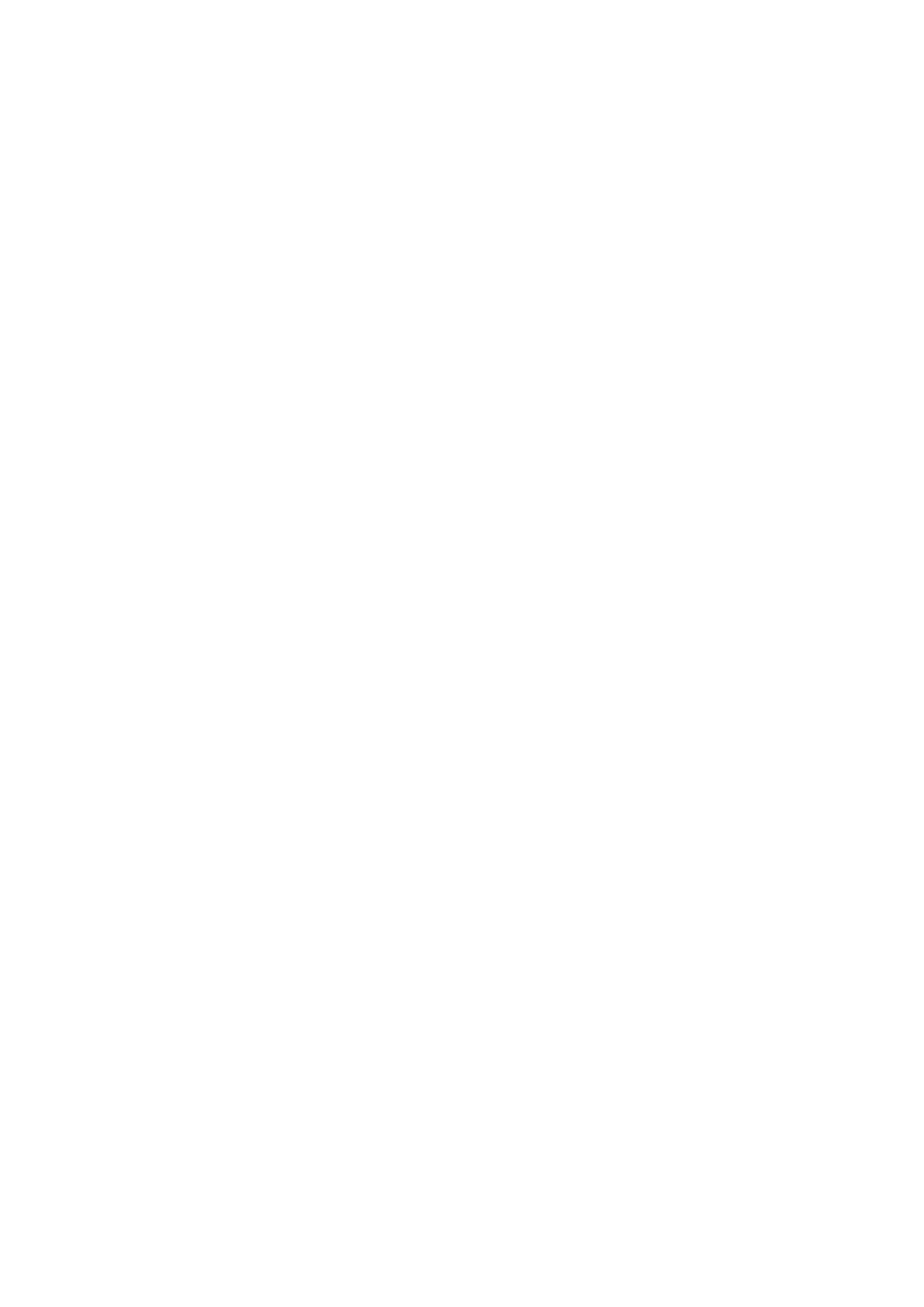

### Recommended citation:

SPRFMO (2022). 10<sup>th</sup> SPRFMO Commission Meeting Report. 13 p. Wellington, New Zealand 2022.

### Acknowledgements:

The 10<sup>th</sup> SPRFMO Commission Meeting report was prepared under the overall direction of the Chairperson of the Commission, Mr. Luis Molledo with support from the Secretariat.

The Chairpersons of the subsidiary bodies – Mr. Andrew Wright, Mr. Jimmy Villavicencio, and Dr James Ianelli, are acknowledged for their inputs.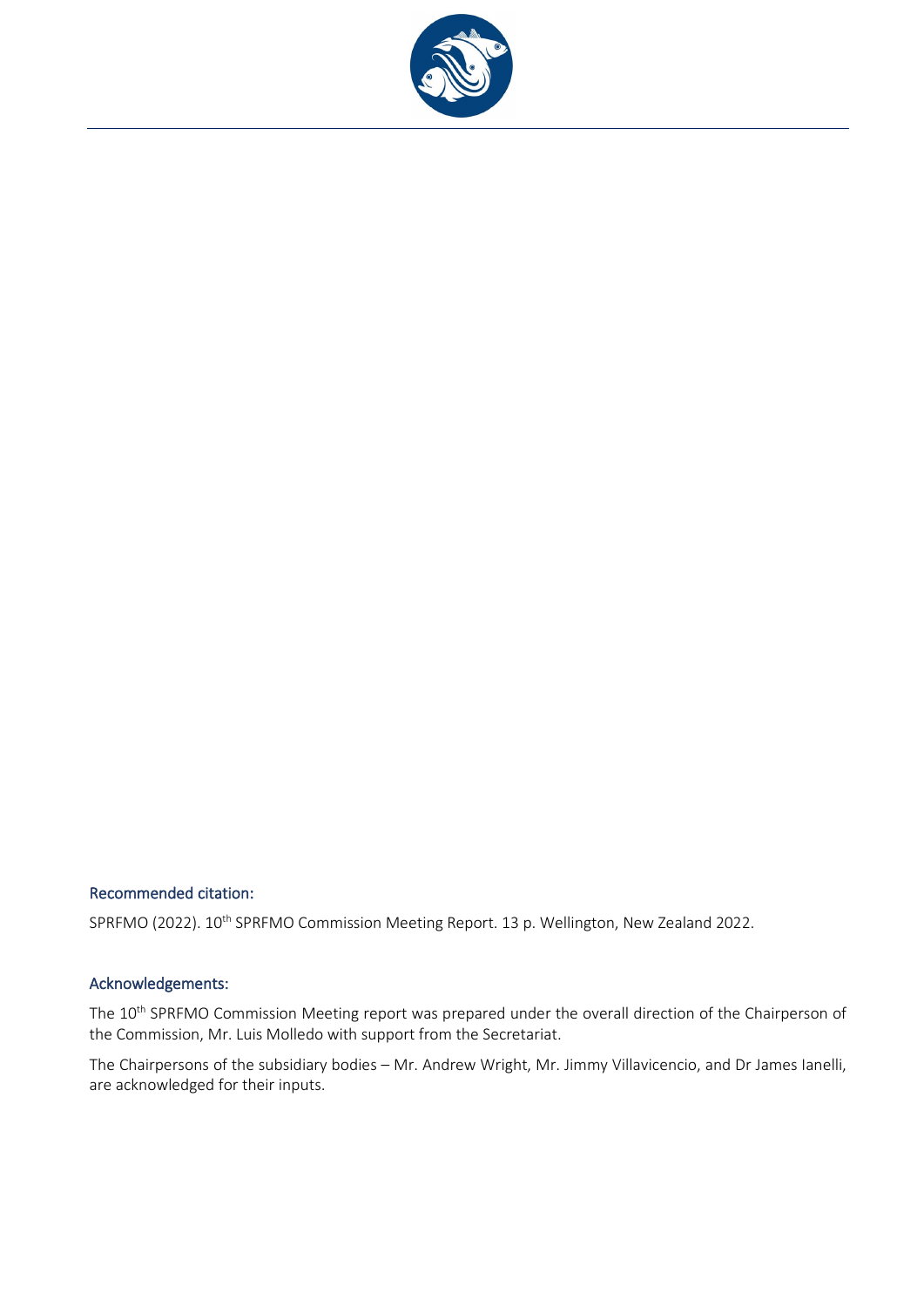

# Contents

| 1.  |  |
|-----|--|
|     |  |
|     |  |
|     |  |
| 2.  |  |
|     |  |
| 3.  |  |
|     |  |
|     |  |
| 4.  |  |
|     |  |
|     |  |
| 5.  |  |
|     |  |
|     |  |
|     |  |
|     |  |
| 6.  |  |
|     |  |
|     |  |
|     |  |
| 7.  |  |
|     |  |
|     |  |
|     |  |
| 8.  |  |
| 9.  |  |
| 10. |  |
| 11. |  |
|     |  |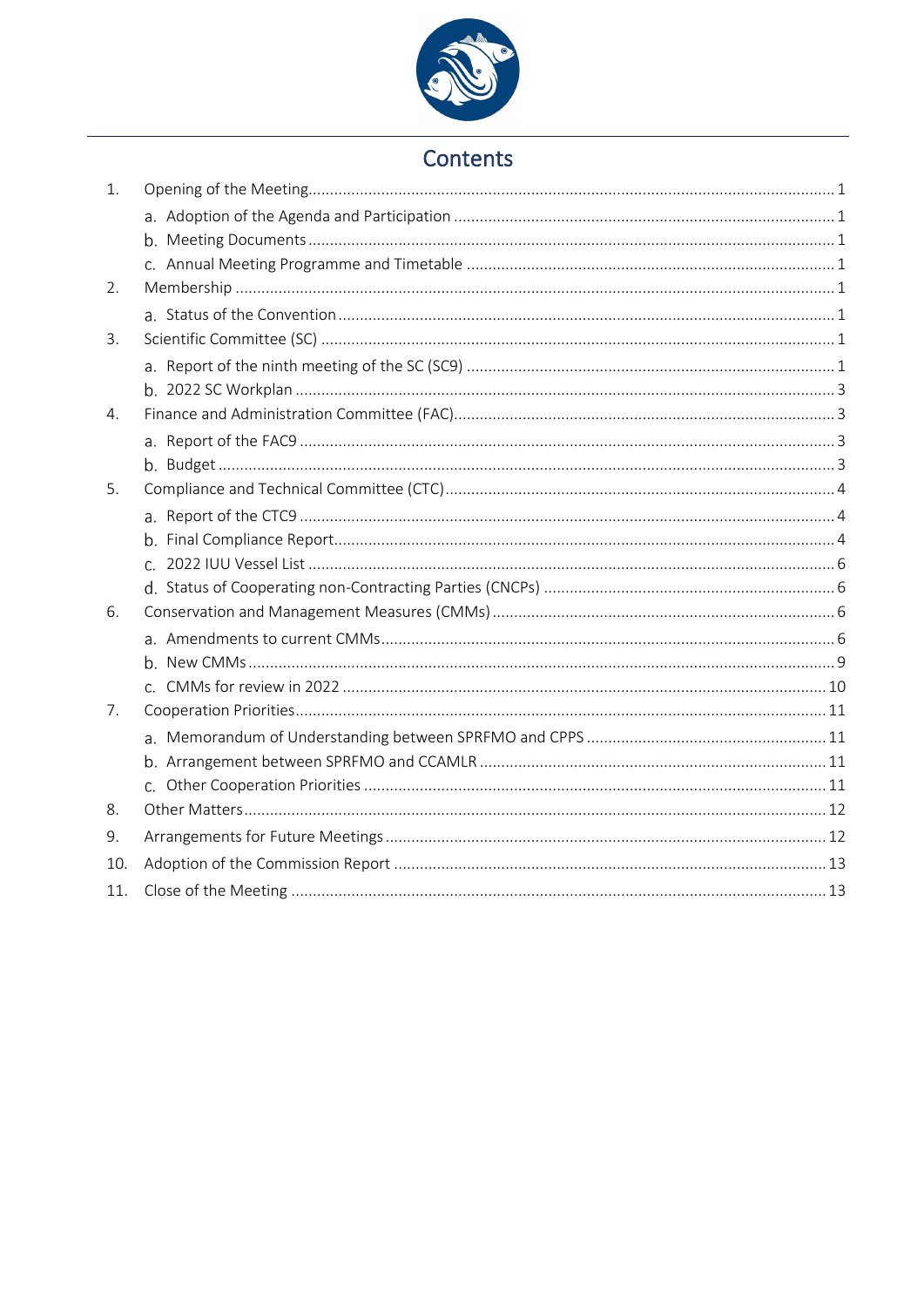

10TH ANNUAL MEETING OF THE SPRFMO COMMISSION

*Held remotely, 24 to 28 January 2022 (NZDT)*

# COMM10 – Meeting Report

# <span id="page-4-0"></span>1. Opening of the Meeting

- The Chairperson of the Commission, Mr Luis Molledo (European Union), opened the 10th Annual Meeting of  $\mathbf{1}$ the SPRFMO Commission (COMM10). He welcomed all participants, highlighted the time constraints imposed by the virtual format and invited Members, CNCPs and Observers to be brief in their interventions to be able to complete the meeting agenda. He appreciated the efforts made by those Delegations attending the meeting overnight.
	- *Adoption of the Agenda and Participation*
- <span id="page-4-1"></span>The Commission adopted the Meeting Agenda (COMM10-Doc01, Annex 1) without amendments. The meeting  $\mathcal{L}$ was attended by 279 participants (List of Participants in Annex 2).

### <span id="page-4-2"></span>*Meeting Documents*

The Secretariat introduced the List of Meeting Documents (COMM10-Doc03), which was adopted by the 3. Commission. Following a request from the Commission, the document was subsequently updated (COMM10- Doc03 rev5) to include Working Papers and meeting reports from the Subsidiary Bodies.

### <span id="page-4-3"></span>*Annual Meeting Programme and Timetable*

The Chairperson of the Commission referred to the Programme and Timetable (COMM10-Doc04\_rev4), noted  $\overline{4}$ . that the schedule may be adjusted as necessary throughout the meeting (Annex 3) and thanked participants for their flexibility

# <span id="page-4-4"></span>2. Membership

### <span id="page-4-5"></span>*Status of the Convention*

New Zealand, as the Depositary of the SPRFMO Convention, provided an update of the status of the 5. Convention (COMM10-Doc05), noting that there have been no new notifications of ratification, approval or accession.

# <span id="page-4-6"></span>3. Scientific Committee (SC)

### <span id="page-4-7"></span>*Report of the ninth meeting of the SC (SC9)*

- The Chairperson of the Scientific Committee, Dr James Ianelli (United States of America), presented the report 6. and scientific advice of the 9<sup>th</sup> SC meeting (SC9), held virtually between 28 September and 3 October 2021 (NZDT), and reviewed progress made against the 2021 Workplan. He expressed his gratitude to the Vice-Chairperson of the SC, Dr Niels Hintzen (EU), and the Data Manager, Marianne Vignaux, for their valuable support. He highlighted that due to the COVID-19 pandemic an in-person meeting was not possible, so SC9 was held remotely, across 16 different time zones. This was also the case for the SC Working Groups.
- The Commission noted the following highlights from the SC: $\overline{7}$ .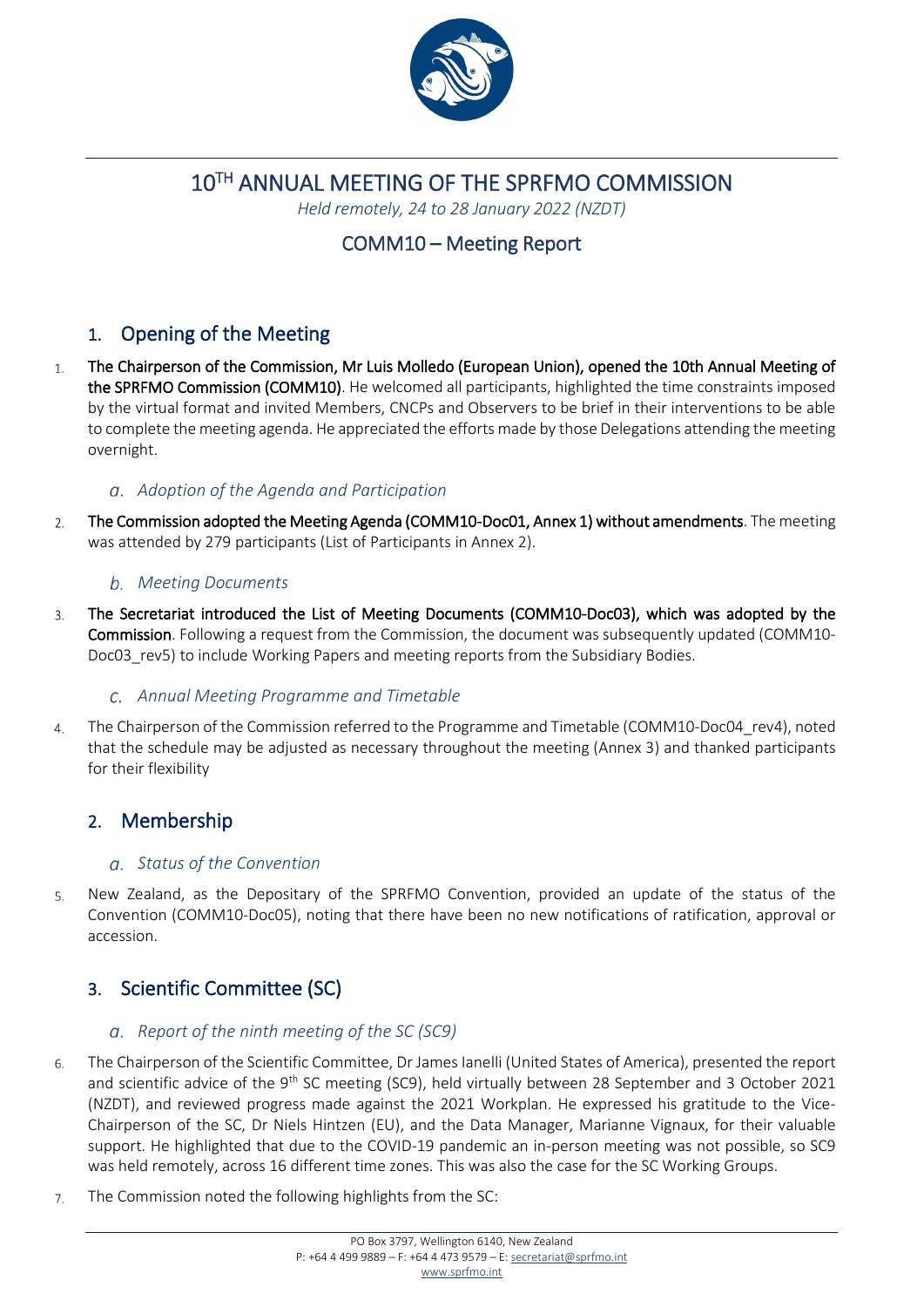

- The Chairperson of the SC noted that estimated biomass of Jack Mackerel in the southeast Pacific is in good shape and above the interim  $B_{MSV}$ . By the Commission's harvest control rule, the assessed biomass increases resulted in constraining the TAC by a 15% increase over the 2021 TAC. This resulted in recommended catches throughout the range of Jack mackerel to a level at or below 900 kt. This advice is considered precautionary. However, uncertainty remains, given significant changes in Jack mackerel growth estimates that have yet to be included within the assessment. The SC noted that the planned "benchmark assessment" was postponed and highlighted urgency for convening this in 2022. This should include issues related to changes in the estimates of Jack mackerel age and growth.
- b. With regards to Deepwater issues, a significant body of work was considered, including several papers relating to protection of Vulnerable Marine Ecosystems (VME). The SC also reviewed the VME encounter event that occurred in 2020 and recommended management options contingent on the spatial scale at which Significant Adverse Impacts (SAI) on VMEs are managed. The SC also discussed the development of spatial management scenarios for bottom trawling and recommended that the Commission consider the results of these scenarios including to inform its determination of the level of protection required to prevent SAI on VMEs in the SPRFMO Convention Area. The SC agreed that work had progressed in a number of areas in relation to addressing the ongoing effectiveness of management measures as requested by CMM 03-2021.
- c. The Chairperson of the SC noted developments for jumbo flying squid stock assessment and referred to the SC discussions on the wide range of possible assessment models. Concerning squid management, he noted an initial CMM should consider effort limitations. The SC's recommendation was agreed noting that constraining fishing effort could be useful, at least until more information becomes available on the stock status, stock structure, and overall productivity.
- d. Regarding exploratory fishing, the SC considered one proposal from New Zealand to continue their exploratory fishery for toothfish.
- e. The SC also considered an initial research plan proposed by Chile that focused on the Salas y Gómez and Nazca ridges and this was added to the SC Workplan.
- f. The SC recommended that the financial cap on carrying funds over between years be reconsidered to add flexibility given pandemic impacts
- The Deep Sea Conservation Coalition (DSCC) made a suggestion about expanding consideration of climate  $\mathsf{R}$ change in the Workplan.

#### The Commission accepted and endorsed the SC9 report. 9.

- Korea has committed to hosting the 2022 SC10 meeting and Panama offered to host in 2023 conditional on 10. ability to hold in-person meetings.
- 11. The Commission commended the Chairperson of the SC, the Vice-Chairperson of the SC and Members of the SC for their excellent work.
- Peru introduced COMM10-WP21 on Alternative Observer Programme for Peruvian Artisanal Vessels. Peru  $12.$ highlighted that the aim of the WP is to allow the Peruvian artisanal fishing vessels less than 15 meters to comply with the requirement in paragraph 4 of CMM 16-2021 to employ an alternative scientific monitoring approach in situations that preclude the deployment of an onboard observer in accordance with the SPRFMO Observer Programme. Peru's Alternative Observer Programme will collect data equivalent to that specified in CMM 16-2021 and in CMM 18-2020, in a manner that ensures comparable coverage. Peru clarified that COMM10-WP21 is based on document SC9-SQ03, which was supported by SC9, and that the observer programme has been running for some years in Peru and managed to successfully collect the relevant data.
- Many Members understood the exceptional situations of Peru's artisanal vessels and supported the alternative 13. observer program. The USA considered that Peru has followed the process envisioned and that the proposal provides a viable alternative to providing observers from a SPRFMO accredited programme as envisaged by CMM 16-2021.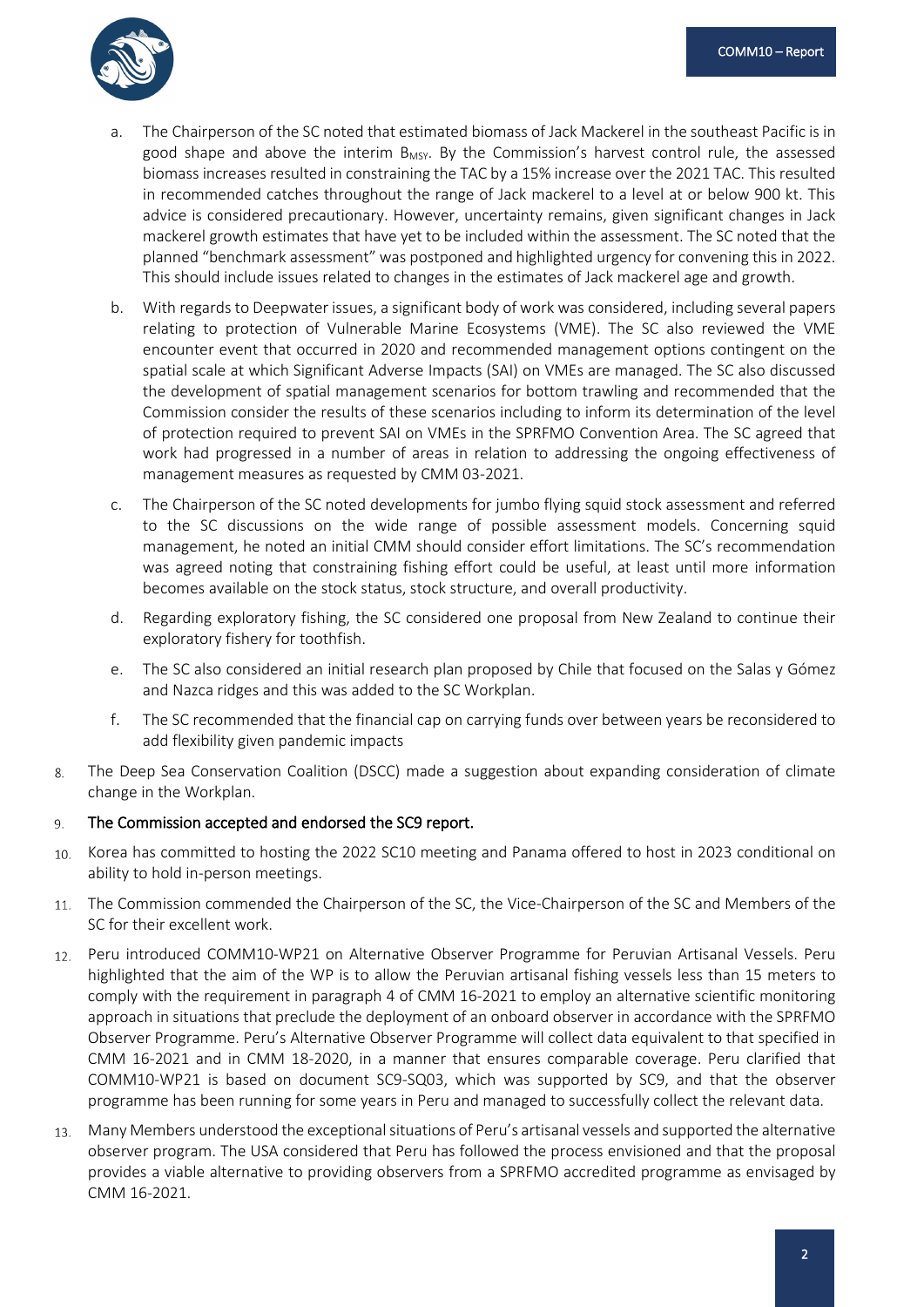

- Many other Members acknowledged the special situation of artisanal vessels but queried the consistency of  $14.$ some parts of the Alternative Observer Programme with CMM 16-2021 as to the rights and obligations of onboard observers since paragraph 4 of the CMM is intended to apply to situations in which the deployment of on-board observers is not possible and CMM 16-2021 clearly outlines robust criteria for observer and crew safety standards and rights. They considered that SPRFMO cannot compromise on some of the standards related to observer rights and safety. They also noted that advice from the CTC was still essential. Many Members considered that it would be more appropriate for this proposal to be made in CMM format, either as a standalone or Annex to CMM 16-2021. Acknowledging that Peru followed the process under CMM 16- 2021, Chile raised concerns about the procedure and suggested that the Commission may wish to consider changing the process in the future to allow for a full discussion before approval.
- Following a request from Peru to put the proposal to a vote, the Commission Chairperson noted that it is the Chair's prerogative whether a matter is put to a vote. In his view, the requirement in Article 16 of the Convention to exhaust all efforts before resorting to a vote was not met and many Delegations considered that the discussions should continue next year.
- The Commission did not approve the proposal from Peru. 16.
- The Commission invited Peru to submit the proposal for consideration at CTC10 and COMM11. 17.

### <span id="page-6-0"></span>*2022 SC Workplan*

- 18. The Chairperson of the SC introduced the 2022 Scientific Committee Multi-Annual Workplan (COMM10- Doc06 rev1). He noted that the Workplan is the Commission's main guidance document for the SC work in the coming years. The SC weighs in on the technical aspects to help the Commission develop this document.
- Within the Workplan, a number of data and assessment issues are highlighted for Jack mackerel and for each of the main SC agenda items. This includes some cross-cutting issues and activities related to the observer program; seabird bycatch monitoring; updating species profiles and general research activities. The Commission Chairperson requested members coordinate with the Chairperson of the SC to finalise the workplan prior to adoption.
- NZ noted that an update of the Workplan is necessary regarding the stocks of orange roughy scheduled for 20. updated assessments in 2022.
- The Workplan was further amended to include the activities related to point 5b of this report.  $21$
- The Commission adopted the SC Workplan (COMM10-Doc06 rev2, Annex 4a). 22.

# <span id="page-6-1"></span>4. Finance and Administration Committee (FAC)

### <span id="page-6-2"></span>*Report of the FAC9*

- The Chairperson of the FAC, Mr Jimmy Villavicencio (Ecuador), presented the FAC report (FAC9-Report) and 23. its recommendations. The Chairperson of the FAC explained that SPRFMO is in a reasonably healthy financial position, and that the Secretariat has managed within its budget. He highlighted that SPRFMO has balanced Member assessed contributions and CNCP voluntary contributions to support the budget.
- Following a request from the Commission, the Secretariat presented an updated version of the Secretariat's 2021 Administrative Report (FAC9-Doc09 rev2) and circulated a letter (G08-2022) on the participation of the Secretariat at the Sustainable Ocean Initiative Globe Dialogue with Regional Seas Organisations and Regional Fishery Bodies (virtual workshop).

#### The Commission accepted the FAC9 report and adopted all of its recommendations.  $25.$

### <span id="page-6-3"></span>*Budget*

The Chairperson of the FAC presented the 2022-23 Budget.26.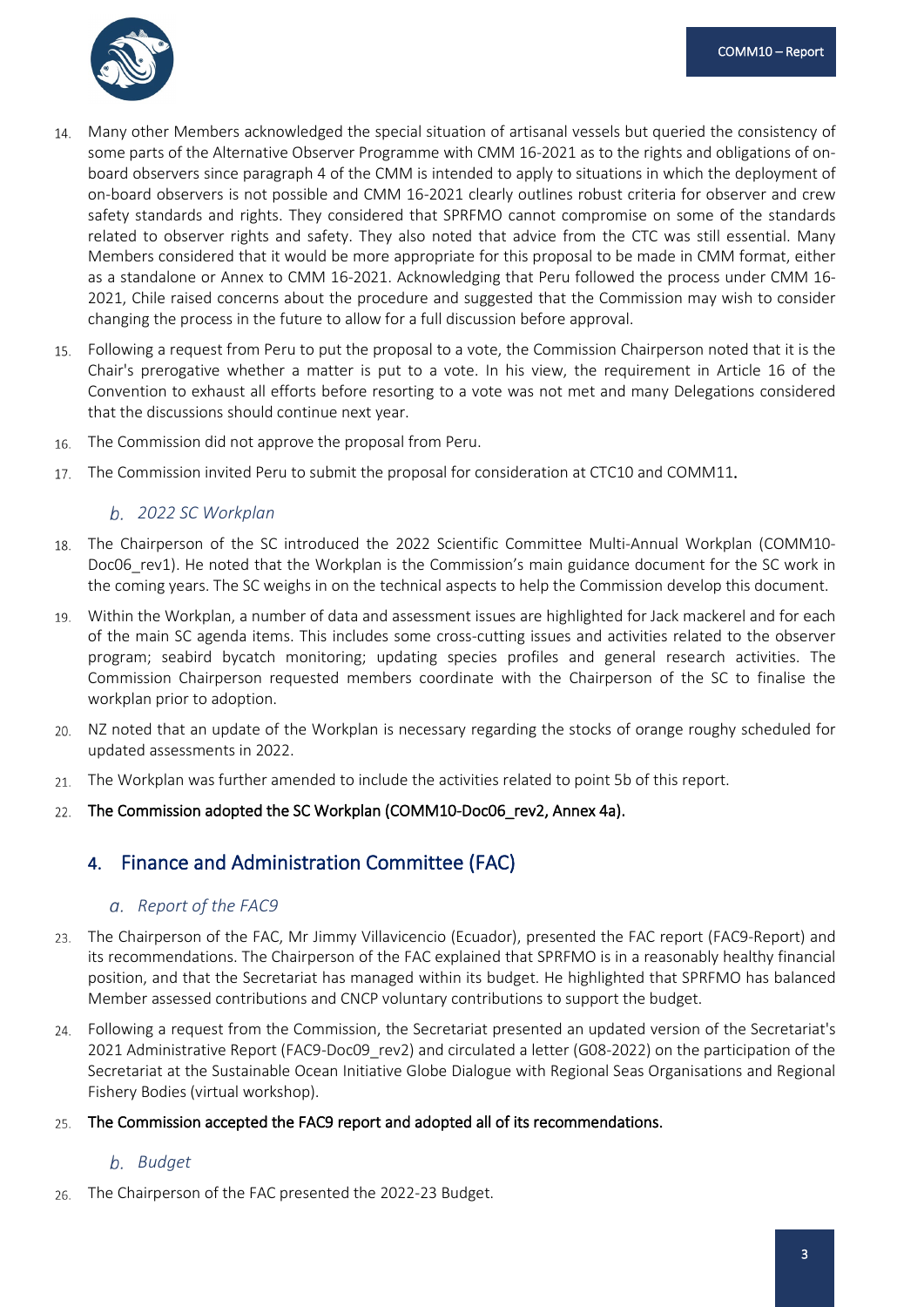

- The Commission adopted the Budget by consensus (Annex 5a). The Chairperson of the FAC and some 27. Members highlighted that for the first time in the history of SPRFMO, the organisation was to apply the budget formula as specified in the Financial Regulations. The Commission noted that this is a significant step for a solid budget footing moving forward and in minimising year-on-year fluctuations.
- Following a request from the Commission, the Secretariat presented an updated version of the final Schedule 28. of Member Contributions (COMM10-WP17\_rev2). The Commission adopted the Schedule of Member Contributions (Annex 5b).

# <span id="page-7-0"></span>5. Compliance and Technical Committee (CTC)

### <span id="page-7-1"></span>*Report of the CTC9*

- The Chairperson of the CTC, Mr Andy Wright (New Zealand), presented the report of the CTC9. He highlighted the CTC discussions and corresponding recommendations on proposals to amend existing CMMs, Draft IUU Vessel List, accreditation of observer programmes, renewal of CNCPs, and the implementation reports presented by the Secretariat.
- The Commission accepted the CTC9 Report and adopted all of its recommendations. Of particular note, CTC 30. recommended that CTC10 be extended by one day in order to give adequate time to address a number of outstanding VMS compliance issues.
- China noted that the word 'national' should be deleted from paragraph 37 of the CTC Report dealing with the SPRFMO Observer Programme for consistency. Some Members highlighted that the terminology used in the CTC Report is consistent with the wording of CMM 16-2019.
- The Commission approved accreditation of two Observer Programmes: the Republic of Korea and Chinese Taipei. It was also agreed that the accreditation of Ecuador's national observer program would continue into 2022.
- CTC elected Ms. Katherine Bernal (Chile) as the new Chairperson of the CTC. The Commission warmly welcomed Ms Bernal as the new Chairperson of the CTC.

### <span id="page-7-2"></span>*Final Compliance Report*

- The Chairperson of the CTC presented the Provisional Compliance Report, COMM9-WP14, noting that there was one outstanding issue concerning the possible non-compliance with SPRFMO CMMs by a Russian-flagged vessel, for which the CTC was unable to reach agreement.
- The USA noted that despite the complexity of the matter, including the identification of the applicable provisions and the fact that figures for the 2021 catches were not available yet, there was a compliance issue, and the Commission should register Russia as 'non-compliant'. The USA also raised a concern that the vessel could potentially have been engaged in IUU fishing. The USA underlined that the central question was a good understanding of whether the alfonsino caught by the Russian vessel could be construed as bycatch in the jack mackerel or redbait fishery. The USA also considered that there may be more issues beyond just the bycatch questions. The USA highlighted CMM 03-2021, which does not allow for bottom fishing outside of the identified management areas, except in accordance with the Exploratory Fisheries CMM. The USA concluded that if Russia has been allowing a deepwater fishery, it is possible that Russia has been contravening CMM 03- 2021 for years, which could be a different compliance issue.
- Russia confirmed that, during the fishing season, it had directed fishing for jack mackerel and redbait which 36. have been subject to fishing in the previous ten years. Russia also highlighted that during the CTC meeting the Secretariat informed the CTC that alfonsino has been subject to fishing in the previous ten years using midwater trawl gear in the Convention Area in framework of CMM 03-2021. At the same time, in Annex 9 of CMM 02-2021 (Data Standards), there are codes that separately identify bottom trawls and midwater trawls based on the International Standard Statistical Classification of Fishing Gear (ISSCFG). However, the definition of pelagic trawl or pelagic gear is not used in SPRFMO conservation and management measures. Russia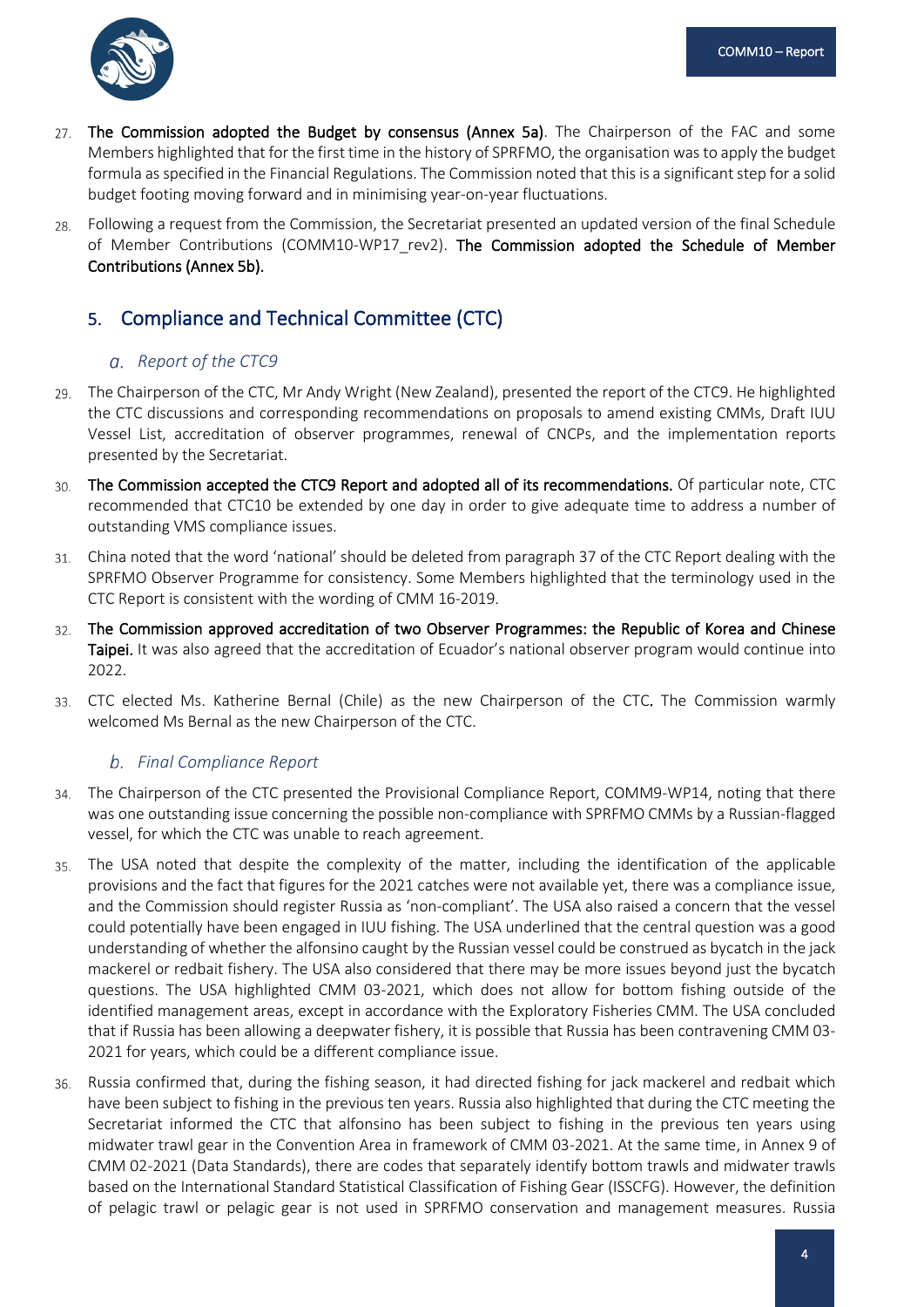

indicated that in accordance with the FAO standards, pelagic trawling is also referred to as midwater trawling. Russia considered that the Commission needs to further consider the grounds for classifying the alfonsino fishery as an exploratory fishery in accordance with the criteria established by CMM 13-2021. In this regard, Russia proposed a 'compliant' status for itself and suggested the Scientific Committee evaluate bycatch levels for the redbait fishery.

- The Chairperson of the SC made a general comment that the SC would need to assess whether the alfonsino 37. catch was bycatch and that it is always possible to catch some other species alongside the target species depending on the fishing technique and areas. The Chairperson of the SC considered that the SC should be able to evaluate the historical data and provide recommendations on natural bycatch rates and that there are many examples of fisheries that are managed using margins of retained allowance.
- The Cook Islands underlined that this was a complex compliance issue and the Commission needed to receive 38. further analyses before it could come to an informed conclusion on the compliance status. The Cook Islands noted Russia's comments that it had provided requisite data, and its willingness to make this available to the SC. The Cook Islands noted that the reason the Commission could not come to an informed conclusion was not due to a lack of cooperation from the flag State. The Cook Islands was not able to support a status of 'compliant', nor could it support a status of 'not-assessed' given there was no proven ambiguity in the measure. The Cook Islands instead suggested that the final status is deferred until advice from the SC is made available.
- Chile underlined that the defining question was the issue of bycatch and that from the available information, the catches of alfonsino were too high to be considered bycatch of redbait, as the Russian Federation claimed. Chile considered that the vessel targeted alfonsino and should have undertaken this activity in accordance with the Exploratory Fisheries CMM. Chile considered that Russia status was 'non-compliant'. Chile also noted that there were constructive bilateral discussions with Russia on this matter during the meeting. However, it also asserted this was not a bilateral matter, but an issue that concerns the Commission.
- DSCC noted that this area is an EBSA (ecologically or biologically significant area), and that there is scientific evidence that there are high levels of endemism, including fish.
- 41. Following the discussions of a Working Group that met to discuss this matter, the Commission requested that the Scientific Committee be tasked with the evaluation of patterns in species catch composition, including at the 'tow-by-tow' level and any other historical catches of alfonsino in the Convention area.
- The Commission requested that relevant Members authorise the Secretariat to release data at the finest resolution possible across fisheries targeting Jack mackerel, redbait and/or alfonsino in FAO Statistical Area 87 to the SC for analysis, including logbook data, observer records, Secretariat-held VMS data and all relevant port inspection information.
- The Commission decided that the SC Work Plan for 2022 should include this tasking as an additional line item. 43.
- The Commission gave detailed consideration to the possible non-compliance issue concerning the Russian  $44$ Federation-flagged vessel. The Commission determined that further analyses would be required before it could form any conclusions on this possible compliance issue.
- The Commission determined that the compliance status for Russia will be deferred until the 2023 CTC meeting 45. (CTC10). The compliance matter in question will be included in the CTC10 Draft Compliance Report for further consideration by CTC10. CTC10 will review the results of the SC task and any other relevant information and will recommend an appropriate compliance status in the Provisional Compliance Report.
- The Commission considered the Provisional Compliance Report. The Commission: 46.
	- a. Amended Peru's compliance status regarding paragraph 11 of CMM07-2021, based on updated information from Peru.
	- b. Amended the Russian Federation's compliance status to defer it to COMM11.
- The Final Compliance Report (COMM10-WP20\_rev1) was adopted by the Commission (Annex 6a).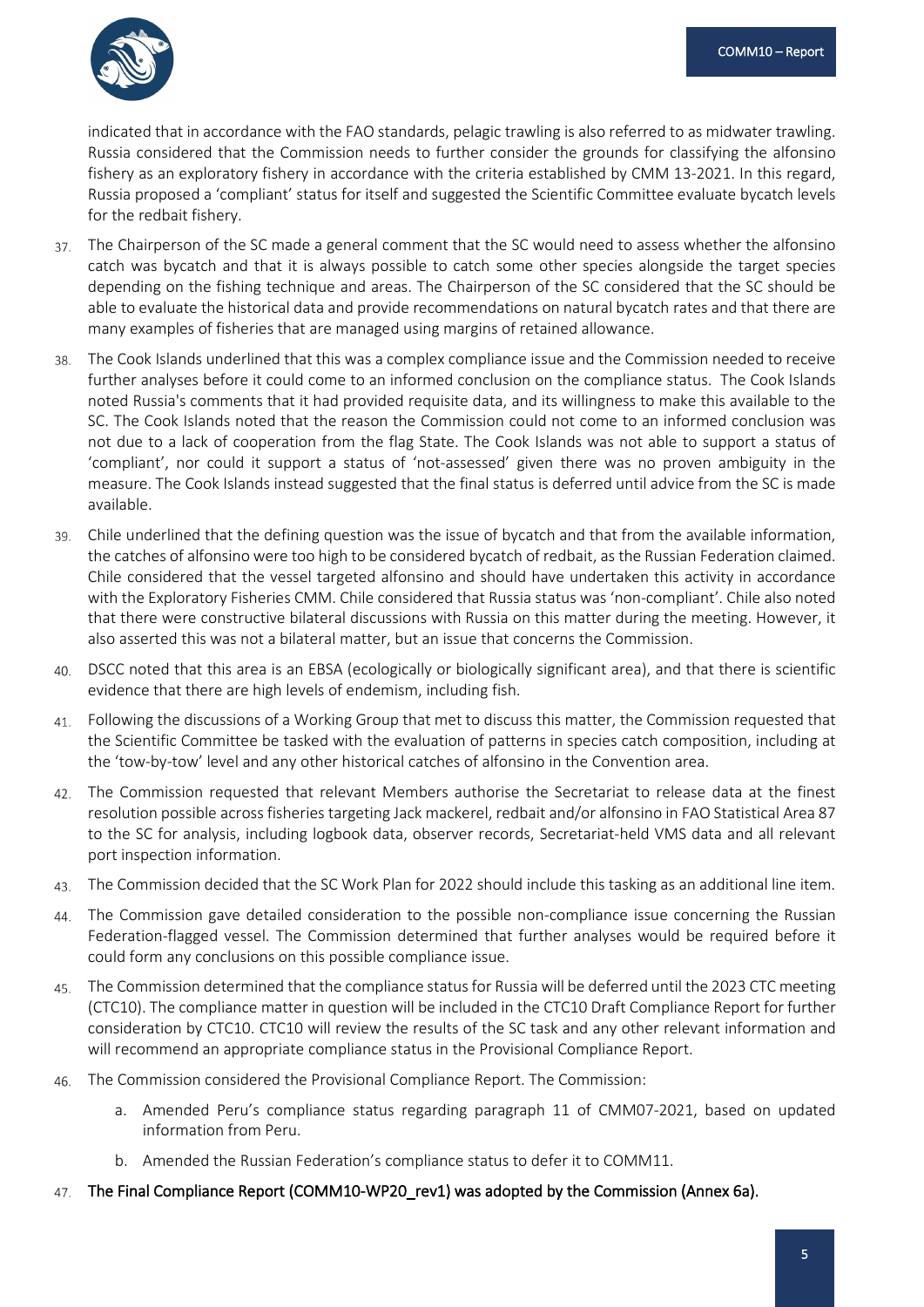

### <span id="page-9-0"></span>*2022 IUU Vessel List*

The Chairperson of the CTC confirmed that the Provisional IUU Vessel List contained no vessels. The 48. Chairperson of the CTC noted that there are currently no vessels on the IUU Vessel List, as such, the CTC did not recommend any changes to the current IUU Vessel list.

#### The Commission adopted the 2022 Final IUU Vessel List (Annex 6b) containing no vessels. 49.

DSCC supported by ECO NZ regretted that SPRFMO was not more actively using the IUU Vessel List as an 50 effective mechanism to promote compliance amongst SPRFMO Members and called for more transparency in the compliance process discussions. Some Members recalled that the final objective of the IUU Vessel List is not to place vessels on it, but to promote compliance and ensure responsible flag State action is taken in respect of IUU activities. They also highlighted that SPRFMO has a good record of dealing effectively with compliance and IUU matters

### <span id="page-9-1"></span>*Status of Cooperating non-Contracting Parties (CNCPs)*

51. The Commission considered the CTC's advice concerning CNCP applications. The Commission decided to renew CNCP status for Curaçao, Liberia and Panama.

#### The Commission decided to grant Belize CNCP status. 52.

China noted that Belize was in arrears when it left the Organization. China considered that the fact that the 53 arrears were waived in this case, should not constitute a precedent for any future application of membership/CNCP status.

# <span id="page-9-2"></span>6. Conservation and Management Measures (CMMs)

### <span id="page-9-3"></span>*Amendments to current CMMs*

### *a1. CMM 12-2020 Transhipment (ECU)*

- Ecuador presented a proposal (COMM10-Prop01) to amend CMM 12-2020 to require fishing vessels operating in SPRFMO to carry out the transhipment of jumbo giant squid only in port, with the objective of reducing the possibilities of actions related to illegal, unreported and unregulated fishing activity.
- During the discussions that followed in the CTC, Ecuador introduced subsequent revisions of its proposal to accommodate comments from Members. Members acknowledged Ecuador's effort to move this proposal forward.
- Some Members expressed concerns over the attempt of mandatory in-port transhipment and noted that they 56. could not support the proposal. They requested clarifications, including on the rationale behind the figures regarding the obligation to transhipment in port and the purpose for the advice on the implementation of this CMM requested from the SC; and expressed concern about their ability to comply with the more restrictive deadlines for reporting and the additional workload for Members and CNCPs and the Secretariat these deadlines would entail. Some Members considered some of the deadlines envisaged in the proposal challenging to meet, not to mention under the circumstance of COVID-19 pandemic.
- 57. Many other Members noted their support for the proposal to ensure that transhipment in the SPRFMO area is regulated in a consistent manner across all fisheries and that it is properly monitored and controlled. The USA highlighted that the measure should be crafted for circumstances outside the pandemic and that the timing could be adjusted as opposed to lowering the standards.
- CALAMASUR supported the need to strengthen control measures for the squid fishery and encouraged 58. SPRFMO Members to adopt more robust measures for the regulation of transhipment.
- The Commission did not adopt the proposal from Ecuador (COMM10-Prop01\_rev2). 59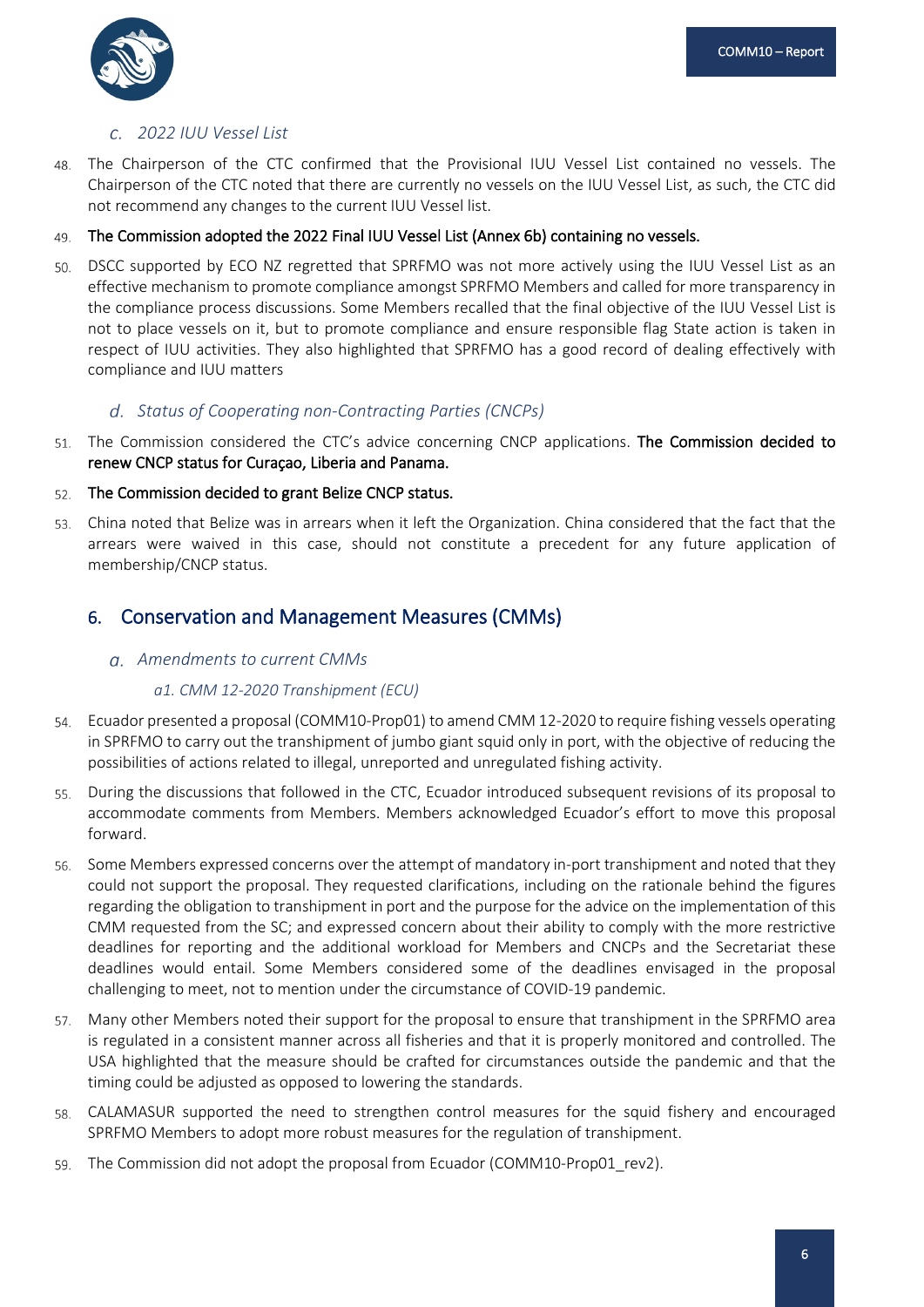

### *a2. CMM 14b-2020 Exploratory Potting (COK)*

- The Cook Islands introduced a proposal (COMM10‐Prop02) to make minor amendments to CMM 14b-2021 60. and the associated Fisheries Operation Plan (COMM10-Prop02.1). The Cook Islands noted that for logistical reasons, no fishing has been undertaken pursuant to the current CMM. The amendments broadly fall into two categories: technical editing and amendments to management arrangements, which centre on the data-poor nature of the crab fishery. The Fisheries Operation Plan was revised to correct the specifications of the new trap design (COMM10-Prop02.1 rev1).
- Following a question from DSCC, the Cook Islands clarified that the high seas area included in the proposal encompass to some extent the Nazca and Salas y Gomez Ridges.
- The Commission adopted the proposal to amend CMM 14b-2021 Exploratory Potting (Annex 7f) and its associated Fisheries Operation Plan (Annex 4b)

### *a3. CMM 18-2020 Jumbo Flying Squid Fishery (ECU)*

- Ecuador introduced a proposal (COMM10-Prop03) to amend CMM 18-2020 to gradually increase observer coverage to 100% for the squid fishery by 2028. A discussion ensued where, following comments from Members, Ecuador introduced subsequent revisions of its proposal. Members acknowledged Ecuador's efforts to move forward by trying to modify the proposed observer coverage in reply to their concerns.
- Many Members raised questions about the rationale for the proposed levels of observer coverage in the 64 fishery. They noted that observer coverage was not the only available method to monitor the squid fishery and that the current observer coverage levels are sufficient to satisfy the requirements for monitoring and data collection. They questioned the scientific basis for the proposed level of coverage and the choice of timing and highlighted the importance of having scientific input regarding the requirement for data collection when determining a proper coverage level. Some other Members questioned whether the proposed exemptions for observer coverage were consistent with CMM 16-2021 by exempting vessels less than 24 metres in length.
- The USA underlined that the squid fishery was rapidly expanding and SPRFMO is only beginning to have a basic 65. understanding of the fishery. They asserted that the coverage level in the fishery is abnormally low and inadequate for catch, bycatch, and monitoring compliance. The USA noted that the SC has a role in guiding the level of observer coverage, but the CTC also plays a role. The USA supported the proposed stepwise increase in observer coverage for this fishery but considered that 20% was perhaps reasonable to achieve in an acceptable timeframe.
- NZ supported the proposal and identified the urgency of increased data collection, notably to understand 66. potential interactions with of seabirds, and in particular, the endangered Antipodean albatross.
- Many Members expressed support to Ecuador's efforts and agreed that increased observer coverage will bring benefits including on data collection and monitoring. They also acknowledged that there is an element of discretion regarding the rate and timing of increase and supported seeking advice from the SC on the appropriate level of observer coverage.
- Many Members underlined that it is essential that appropriate levels of data collection and monitoring are in 68. place for SPRFMO fisheries and Australia noted that CMM 02-2021 and CMM 16-2021 identified electronic monitoring as a complementary monitoring tool, which can operate alongside the deployment of on-board observers. The Commission requested that the SC and CTC provide advice on how electronic monitoring can support the Commission's objectives, including data collection and data verification needs, and consider a plan for the development of electronic monitoring minimum standards.
- CALAMASUR supported the proposal and invited Members to move forward and noted the added value of 69. Ecuador's compromises, as reflected in their proposal, which still signified a step forward.
- The Commission did not adopt the proposal from Ecuador (COMM10-Prop03 rev2).  $70<sub>1</sub>$
- The Commission requested SC10 to provide advice to COMM11 on the appropriate level of observer coverage 71. in the Jumbo Flying Squid fishery.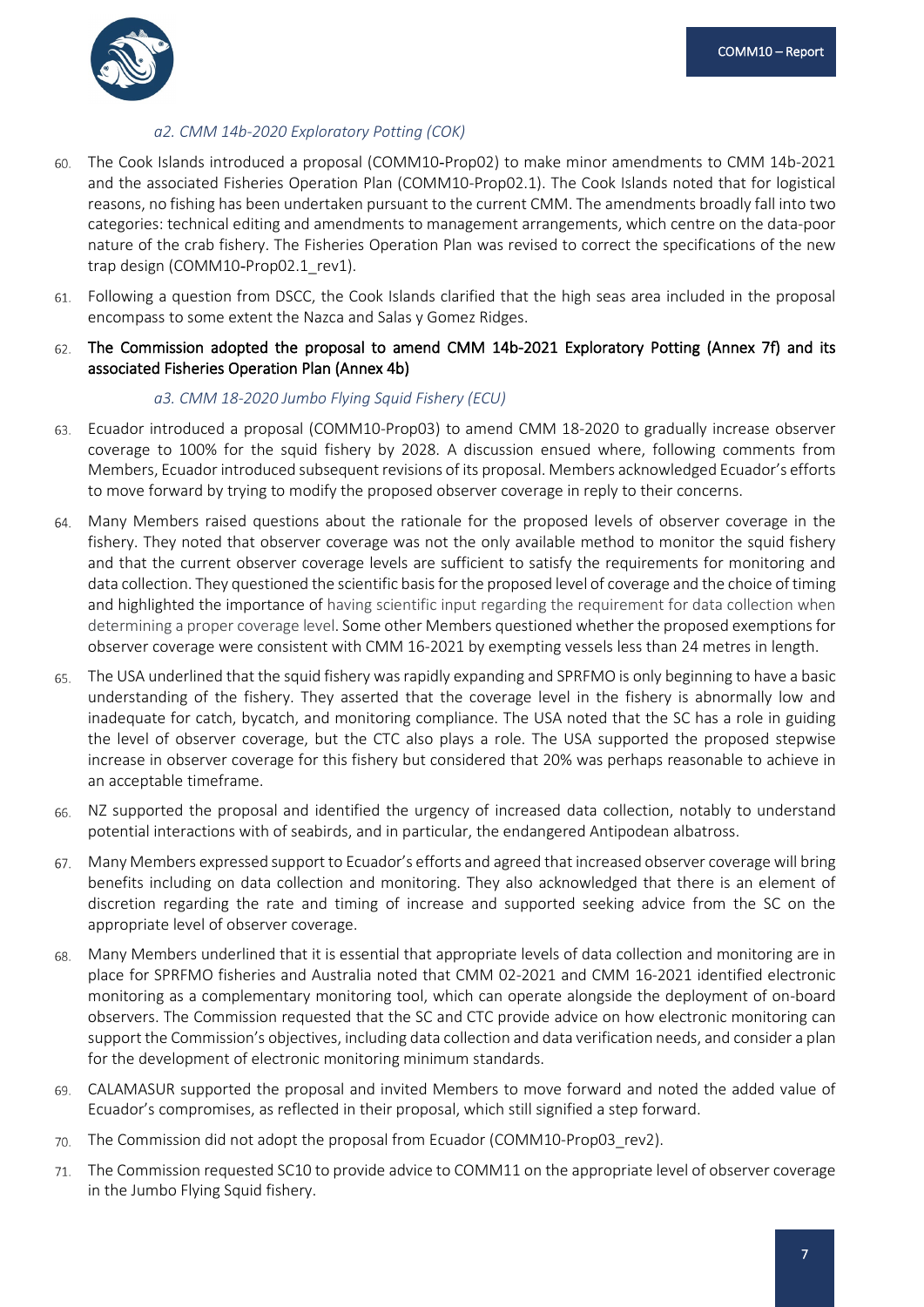

### *a4. CMM 18-2020 Jumbo Flying Squid Fishery (CHN)*

- China introduced a proposal (COMM10-Prop04) to amend CMM 18-2021 to manage the fishery through fishing effort. China noted that the Jumbo Flying Squid fishery is one of the most important components of SPRFMO fishery and that fishing effort has been steadily increasing in recent years. China recalled that the SC recommended that fishing effort in the squid fishery be limited by both the number of vessels and the total gross tonnage of squid jigging vessels authorized as at 31 December 2020.
- China convened two working group discussions. Reporting back from those discussions, China noted that 73. questions were raised, amongst others, about the fishing gear covered by the proposal (jigging or others), the criteria for establishing the cap to the current fishing effort (31 December 2020) and to recognise the historic fishing levels where no vessels are currently authorised, the conditions for developing a squid fishery where no historical catches exist, the special situation of developing coastal states, and how the recommendations of the SC should be applied.
- In order to address concerns from each Member and CNCP and to reach consensus, China produced subsequent revisions of the proposal. Many Members supported the proposal but it did not reach consensus.
- The Commission did not adopt the proposal from China (COMM10-Prop04 rev6). 75.

### *a5. CMM 18-2020 Jumbo Flying Squid Fishery (EU)*

- The EU introduced a proposal (COMM10-Prop05) to amend CMM 18-2020 based on the effort limits 76. recommended by SC9. The proposal would cover Members and CNCPs with substantial catches of jumbo flying squid in the Convention Area, while allowing Members and CNCPs without substantial catches, including developing coastal States, to expand or develop their fishery for this species in the Convention Area.
- 77. Noting the Jumbo Flying Squid fishery effort limitation discussions on COMM10-Prop04, the EU agreed to continue work on the basis of that proposal.

### *a6. CMM 07-2021 Minimum Standards of Inspection in Port*

The Secretariat introduced a proposal (COMM10-WP18) to amend CMM 07-2021 based on a recommendation 78. from the Port Inspection Intersession WG and CTC9 to reflect in CMM 07-2021 that port call request amounts are estimated amounts. Chile underlined the importance of this amendment to ensure more accurate data and address the issue of possible discrepancies between the initial port call request and the final port inspection report.

#### The Commission adopted the amendment to CMM 07-2021 (Annex 7e). 79.

### *a7. CMM 16-2021 The SPRFMO Observer Programme*

The Cook Islands introduced a proposal (COMM10-WP13) to amend CMM 16-2021. The proposal follows a 80. recommendation from the CTC to extend for one additional year (i.e., 1 January 2025) the deadline in CMM 16-2021 regarding the obligation to deploy only observers sourced from accredited programmes onboard vessels fishing for resources for which a minimum level of observer coverage applies. The proposal also incorporates changes to clarify that the accreditation process may be spread over several years without the need for the Final Evaluation Report to be submitted to CTC/Commission until the Member or CNCP pursuing accreditation considers that it is ready.

### 81. The Commission adopted the amendment to CMM 16-2021 (Annex 7g).

### *a8. CMM 05-2021 Commission Record of Vessels*

- 82. The Cook Islands introduced a proposal (COMM10-WP07 rev1) to amend CMM 05-2021 to ensure that the minimum information required by Annex 1 of the CMM is included for all vessels on the Record of Vessels. The Commission clarified both the Secretariat and Member responsibilities in this regard. Members noted the fundamental importance of the Record of Vessels to ensuring Members, CNCPs and the Secretariat have complete and accurate vessel information available to support effective monitoring, control and surveillance of the SPRFMO Convention area.
- Following comments from Members, a revised proposal was circulated to the Commission.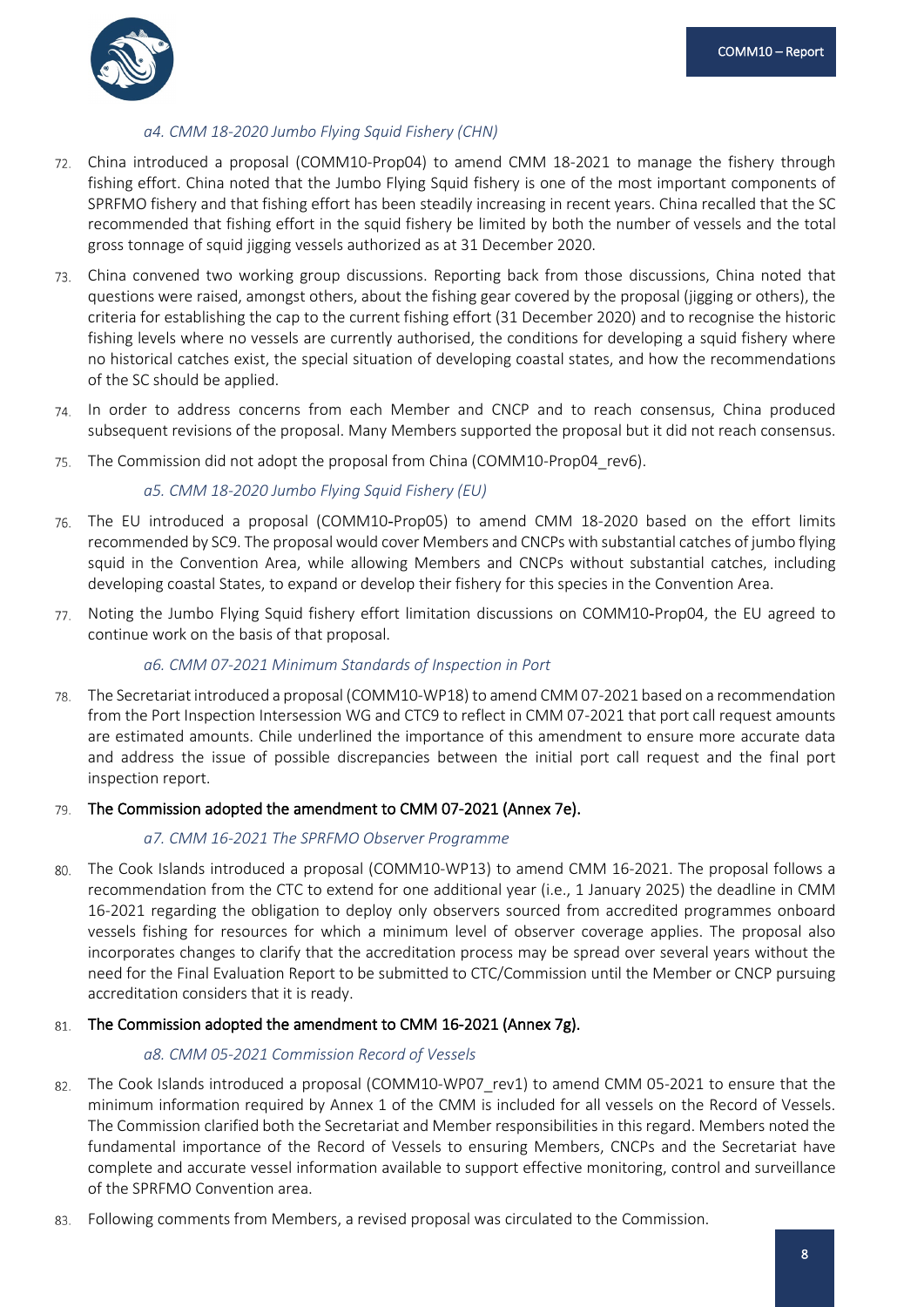

#### The Commission adopted the amendments to CMM 05-2021 (Annex 7d). 84.

### <span id="page-12-0"></span>*New CMMs*

### *b1. CMM for 2022 Industry Acoustic Survey (EU)*

- The EU introduced a proposal (COMM10‐Prop06) for an industry acoustic survey on alfonsinos and redbait 85. over the Nazca and Salas y Gomez Ridges in 2022. The proposed survey plan and associated risk assessment were presented to SC9 who noted the proposal and agreed that the research would be beneficial.
- One Member noted that the alfonsino fishery in the eastern Pacific is captured by the definition of a new or 86. exploratory fishery and noted that the Commission should continue to apply the procedural and substantive requirements of CMM13-2021 for all new and exploratory fisheries.
- The EU recalled the CTC9 discussion around the proposal where Members expressed different views as to whether the research would require inclusion in the SC Work Plan, a dedicated CMM, or a CMM providing a general framework for research fisheries in the Convention Area. The EU highlighted that the proposal is of scientific nature and that it would therefore be inappropriate to classify it as an exploratory fishery. At the same time, the proposed activities would involve the extraction of a limited amount of fish and would therefore be more invasive than other types of research conducted in the Convention Area. Noting the lack of time to resolve such a complicated matter at the meeting, the EU noted its intention not to pursue further discussion on this proposal at this time but called on the Commission to consider how to distinguish extractive/invasive research activities from exploratory fisheries.
- Some Members supported the EU that this was a research activity and would like to identify a process for 88. advancing these types of research activities.
- Chile indicated that they were not in a position to support the proposal due to the lack of an open and 89. transparent framework for extractive research activities and because the SC discussions were inconclusive. Chile also expressed serious concerns that the term 'encountered' used by the EU to refer to its vessels' interaction with large concentrations of alfonsino, which Chile regarded as not factual in light of the CTC discussions' outcomes.
- The EU noted the comments from Chile and disagreed that the SC discussions were inconclusive since the 90. language was clear that this research would have been beneficial. The EU noted that the language 'encountered' is factual.
- A discussion ensued on how to progress this matter around the management of extractive research activities and the respective roles of the SC and the Commission. The USA noted that they generally support uninhibited research, but in the framework of bottom fishing research this can only take place in an area that has been assessed. The Cook Islands noted that the Convention required the Commission to facilitate research but that it would be difficult to do so if the Commission was not able to agree on the governance requirements for research to be undertaken (i.e., whether under the auspices of a general framework or not, or whether a CMM was required at all for any research activity). The Cook Islands considered that a general research framework is not currently a prerequisite for research to be undertaken.
- The Commission agreed that research is to be promoted and that advice was requested from SC10 on how to 92. facilitate and regulate research, including extractive research activities and welcomed views from Commission Members and CNCPs on the same matter.

### *b2. CMM for Exploratory fishing for toothfish (NZ)*

New Zealand introduced a proposal (COMM10‐Prop07) to extend its exploratory fishery for toothfish for 93. fishing in 2022, 2023, and 2024. Up to two specified New Zealand vessels will be involved with an annual catch limit of 240 tonnes of toothfish (both species combined). Fishing will be restricted to eight research blocks, each with a catch limit of 40 tonnes. The Scientific Committee will review available results each year and advise the Commission on progress. New Zealand noted that the SC9 advised that the proposal was acceptable in terms of Articles 2 and 22, CMM 13-2021 (Exploratory fisheries), CMM 03-2021 (Bottom Fishing), and the BFIAS (Bottom Fishing Impact Assessment Standard).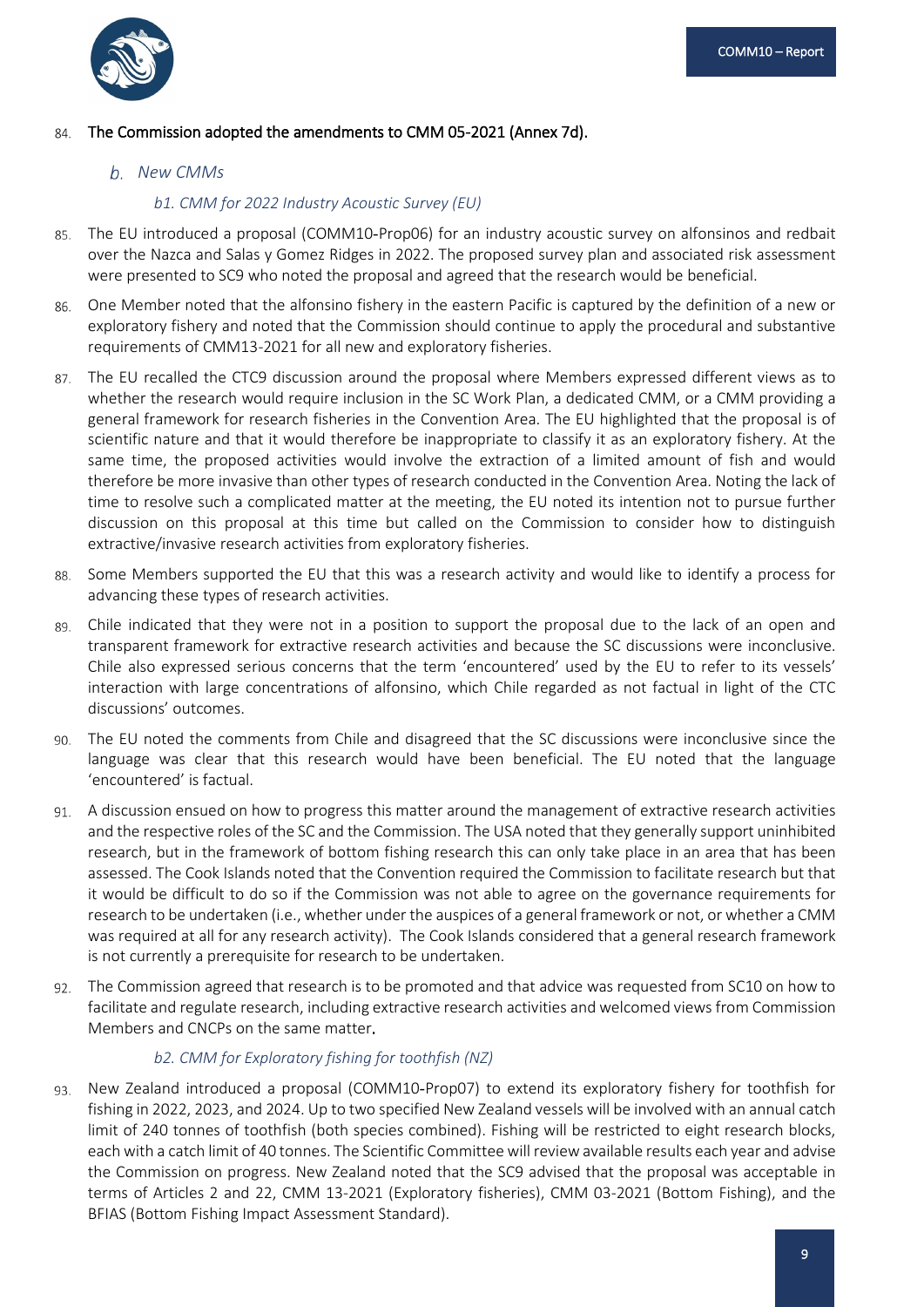

Following comments by Members, a revised proposal was circulated to the Commission. 94.

#### The Commission adopted COMM10-Prop07 rev1 on Exploratory Toothfish fishing by NZ (Annex 7i). 95.

### <span id="page-13-0"></span>*CMMs for review in 2022*

### *c1. CMM 01-2021 Trachurus murphyi*

- The Commission Chairperson noted a proposal to amend CMM 01-2021 (COMM10‐Prop08). He recalled that 96. this CMM was due for review, but that following a decision by the Heads of Delegation it was proposed to roll over, for one year, the current CMM and use COMM10 to exchange ideas on how the review next year should be approached.
- Many Members supported the proposal to roll over the allocation percentages. Vanuatu noted that allocations are always complicated discussions but that since 2017, SPRFMO had five years of relative tranquillity, which allowed the Commission to advance on other matters and has provided the industry some stability. Vanuatu anticipated a transitional period until SPRFMO arrives again to a longer-term allocation with some compromises along the way. Vanuatu declared itself ready to see that happen and willing to work with Members to make it a reality. Cook Islands intervened to support the roll over and to highlight that they will be seeking allocation at the next Commission meeting, consistent with their position as recorded in 2017.
- Peru put forward a statement explaining their position and requested that it be included in the Report (Annex 98. 9a).
- The Chairperson stated that there was no consensus to adopt the amendment to CMM 01-2021 (COMM10- Prop08), and that all efforts to reach consensus had been exhausted. The Commission voted in accordance with the Convention (Article 16) with the result that 13 Members voted in favour, one Member (Peru) against and one Member was not present during the voting (Cuba). Therefore, the Commission adopted the amendment to CMM 01-2021 (Annex 7a).
- 100. Chile put forward a statement explaining their position and requested that it be included in the Report (Annex 9b)

### *c2. CMM 02-2021 Data Standards*

- The Secretariat introduced the proposal to amend CMM 02-2021 (COMM10‐Prop09) noting that the CMM was due for review and that the proposed changes focused on updating the review date and harmonising language.
- 102. The Commission adopted the amendment to CMM 02-2021 (Annex 7b).

### *c3. CMM 03-2021 Bottom Fishing*

- 103. The USA introduced COMM10-WP10 rev1 concerning the intersessional Work Plan for reviewing CMM 03-2021 and COMM10‐WP11 on proposed Amendments to CMM 03‐2021, which was merged into proposal COMM10-Prop10 rev2 from the Secretariat on the same topic.
- 104. The USA noted that CMM 03-2021 is due for review in 2022 and proposed an intersessional process to review CMM 03-2021 and report back to the 2023 Commission meeting. The five interrelated components identified for the review are the scale of management to prevent and assess adverse impacts on VME; the protection scenarios; move on rule; specific 2020 VME encounter and reopening that area; and the encounter review process.
- 105. NZ indicated that they supported the proposal and the participation of observers in this work.
- 106. DSCC and ECO NZ proposed additional clarifications to the text.
- 107. After incorporating a suggestion from Russia to amend the text of the Work Plan, both the Work Plan (COMM10-WP10\_rev2) and the amendments to COMM 03-2021 were adopted (Annex 4c and 7c respectively).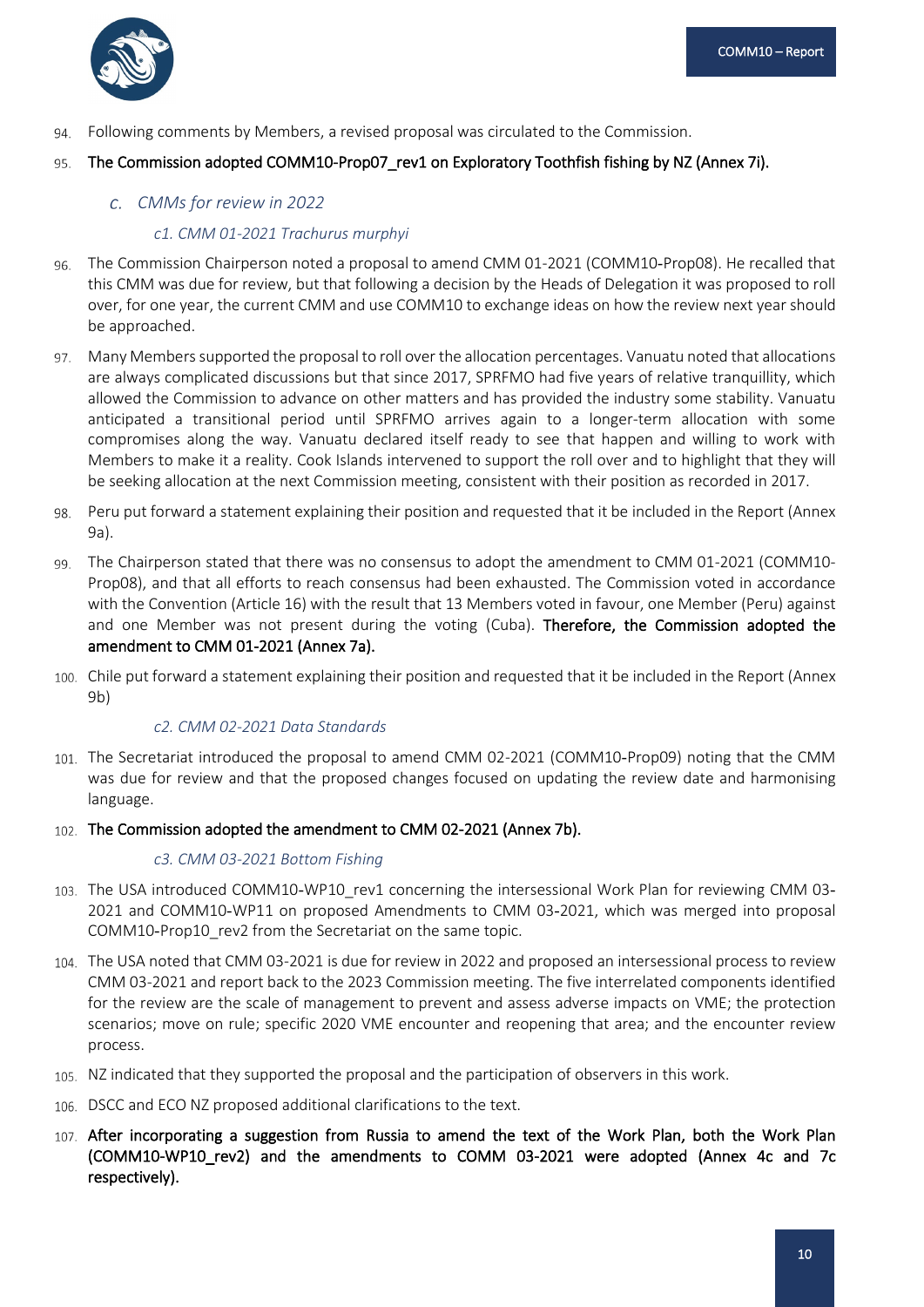

108. The Commission appointed Ms. Kerrie Robertson (COK) to lead the intersessional process consistently with the Work Plan. The Commission agreed that the intersessional working group would be open to all Members, CNCPs and Observers, and the working group chair would propose working methods and approach following the conclusion of COMM 10. The working group chair requested, Members, CNCPs and Observers to notify her and the Secretariat of their representatives involved in the process by 15 February 2022.

*c4. CMM 12-2020 Transhipment*

This item was discussed under "Amendments to current CMMs" (Agenda item 6 a1).

*c5. CMM 14a-2019 Exploratory Toothfish New Zealand*

110. This item was discussed under "New CMMs" (Agenda item 6 b2).

*c6. CMM 14b-2021 Exploratory Potting Cook Islands*

111. This item was discussed under "Amendments to current CMMs" (Agenda item 6 a2).

### *c7. CMM 17-2020 Marine Pollution*

- The Secretariat introduced the proposal to amend CMM 17-2020 (COMM10‐Prop11) noting that the CMM was due for review and that the proposed changes were intended to update the review date and harmonise language.
- 113. The Commission revised the review date and adopted the amendment to CMM 17-2020 Marine Pollution (Annex 7h).

### <span id="page-14-0"></span>7. Cooperation Priorities

### <span id="page-14-1"></span>*Memorandum of Understanding between SPRFMO and CPPS*

- 114. The Secretariat introduced a proposal (COMM10-Prop13\_rev1) to extend the MoU between SPRFMO and CPPS. The main amendment concerned the duration of the MoU which was changed from 3 years to indefinite. Following a question from Chinese Taipei, the Secretariat was tasked with reviewing the MoU conditions every 3 years and reporting back to the Commission. The CPPS representative indicated that a workplan to move the MoU forward will be sent to the Secretariat during February 2022 for Members to review.
- 115. The Commission adopted the extended MoU between SPRFMO and CPPS (Annex 8a)

### <span id="page-14-2"></span>*Arrangement between SPRFMO and CCAMLR*

116. The Secretariat introduced a proposal (COMM10-Prop12) to extend the arrangement between SPRFMO and CCAMLR noting that there are no specific changes apart from the extension of the arrangement for another 3 years.

### 117. The Commission adopted the extension of the arrangement between SPRFMO and CCAMLR (Annex 8b).

### <span id="page-14-3"></span>*Other Cooperation Priorities*

### *c1. IMCS Network*

118. The Secretariat introduced COMM10-Obs02 inviting SPRFMO to seek membership in the IMCS Network. The Secretariat noted that most Members, CNPCs and other neighbouring RFMOs were already members of that network and that membership provides another avenue to enhance efforts against IUU fishing.

### 119. The Commission endorsed the proposal for SPRFMO to join the IMCS Network.

### *c2. FAO Deep-Sea Fisheries project*

120. The Secretariat and FAO introduced COMM10-Obs01 which provided an update on the development of the FAO Areas Beyond National Jurisdiction (ABNJ) Deep-sea Fisheries under the Ecosystem Approach (DSF) Project and to seek support from SPRFMO in becoming a project partner.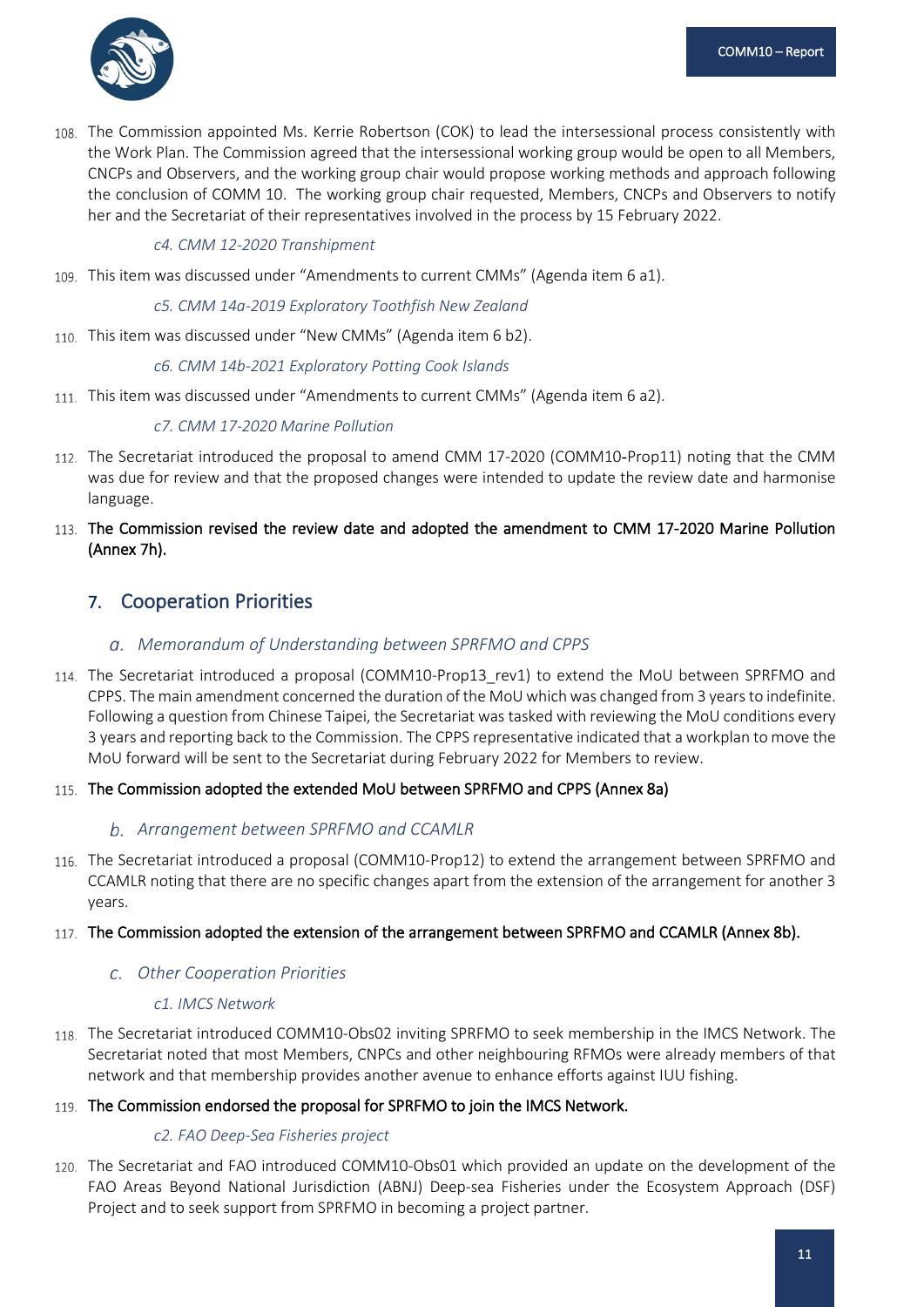

121. The Chairperson of the informal Working Group on the FAO Deep-Sea Fisheries Project, Ms. Kerrie Robertson (COK), recalled that SPRFMO had put forward some comments (COMM10-WP15\_rev2) for consideration and clarification from the FAO. The FAO confirmed that it is for SPRFMO to determine which activities to identify as supporting this project and that FAO was comfortable with the proposed changes.

### 122. The Commission approved SPRFMO's participation in the FAO Deep-Sea Fisheries project and endorsed the work plan and co-financing letter in COMM10-WP15\_rev2 for the Chair's signature (Annex 8c).

### *c3. UNEP ABNJ Cross-sectoral project*

- 123. The UNEP introduced COMM10-Obs06 on the UNEP ABNJ Cross-sectoral project. She noted that the project has 2 components: Capacity building in countries that have an ABNJ mandate, including management and planning of cross-sectorial initiatives, and the development of knowledge exchange. She invited SPRFMO to cooperate on all activities.
- 124. Some Members raised issues about the lack of involvement of the SPRFMO subsidiary bodies in the assessment of this project, the financial arrangements or the legal framework, including the letter of commitment expected from SPRFMO. ECO NZ queried about the involvement of civil society in the project.
- 125. The Commission did not endorse the UNEP ABNJ Cross-sectoral project and invited UNEP to work with the Secretariat intersessionally to address the issues identified by SPRFMO Members.

*c4. IATTC* 

126. The Chairperson of the Commission informed that further to a decision taken at COMM8 to task the Secretariat to conduct the necessary arrangements for the signature of the MoU with the IATTC (COMM8- Report, Annex 10a), the signature was concluded during the COMM10 meeting, on 27 January 2022. The Commission welcomed the signature of the MoU which will increase the level of cooperation and collaboration between the two RFMOs.

# <span id="page-15-0"></span>8. Other Matters

- 127. Following a request from the European Union, the Commission agreed that to facilitate contacts between delegations during the SPRFMO meetings, a list of registered participants should be made available to delegations prior to each meeting.
- 128. Chile welcomed the upcoming 10th anniversary of SPRFMO and requested, in addition to the anniversary campaign, a specific agenda item at COMM11 to allow delegations to intervene and express views on this important milestone, challenges and achievements. The Russian Federation noted that it has offered to host the 2023 Annual Meeting and advised that clarifications may be needed from the Secretariat as to what to prepare for this agenda item. The Secretariat noted that the proposed list of activities is not exhaustive and welcomed other ideas to celebrate as well as independent Member and CNCPs initiatives.
- 129. The Chairperson of the FAC, Mr Jimmy Villavicencio (Ecuador), underlined that the Vice-Chairperson of the FAC was still vacant and strongly encouraged Members and CNPCs to consider putting a candidate forward. Following this invitation, the Commission welcomed the appointment of Mr. Andres Couve (Chile) as Vice-Chairperson of the FAC.

# <span id="page-15-1"></span>9. Arrangements for Future Meetings

- 130. Regarding venues for the next meetings of the Commission, the Commission welcomed and accepted the Russian Federation's offer to host the 2023 Annual Meetings (COMM11, FAC10 and CTC10), in St Petersburg from 6 to 15 February 2023, subject to the evolution of the pandemic, and Ecuador's offer to host the 2024 Annual meeting.
- 131. Regarding venues for the next meetings of the Scientific Committee, the Commission welcomed and accepted Korea's offer to host the 2022 SC meeting (SC10), contingent on the Covid-19 situation, and Panama's offer to host the 2023 SC meeting (SC11).